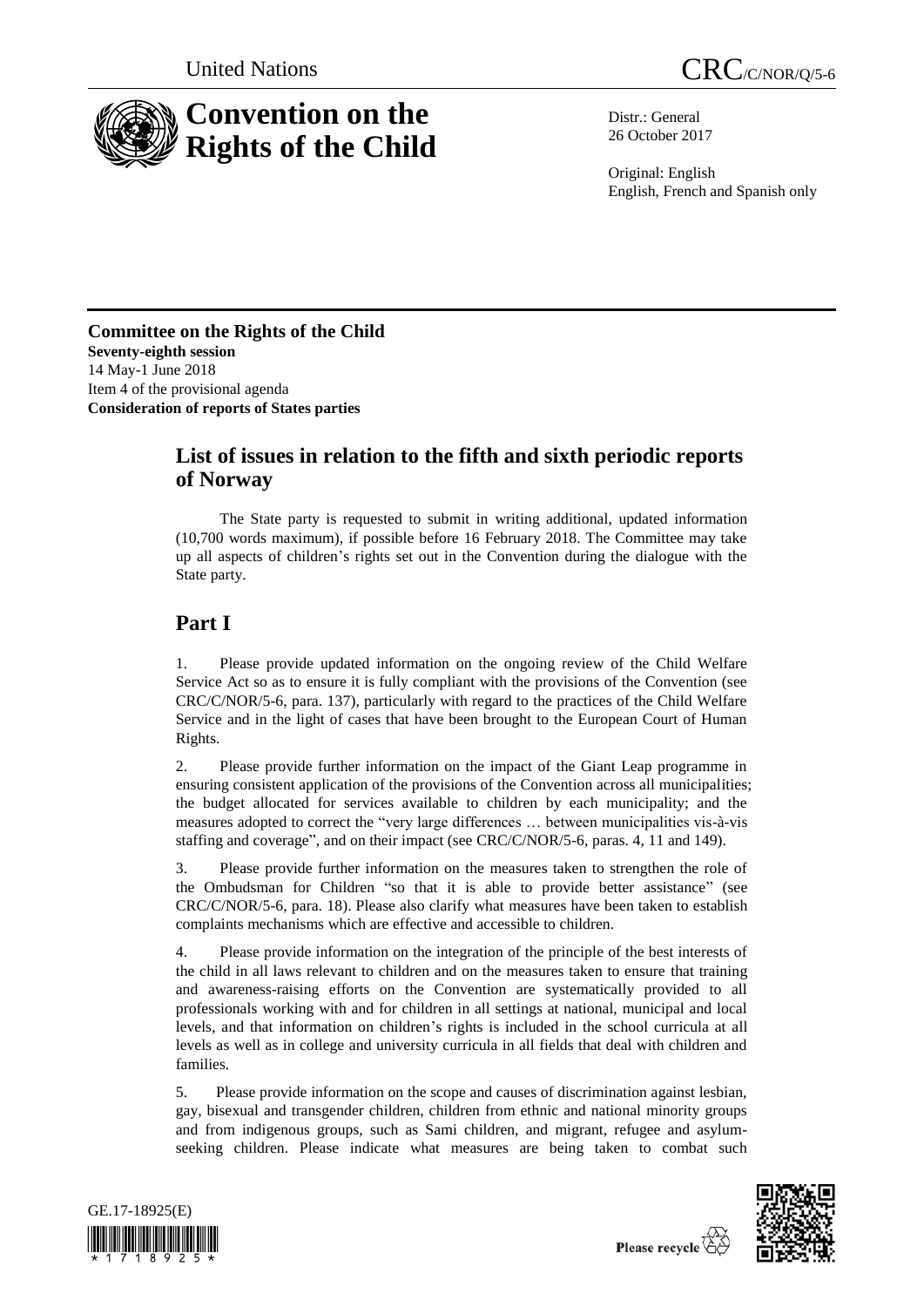discrimination, including those targeting staff in institutions that deal with children, such as schools and child welfare services (see CRC/C/NOR/5-6, para. 34).

6. Please provide information on the measures taken to address discrimination against children with disabilities in accessing inclusive education, vocational training and recreational opportunities throughout the State party and in a manner that is conducive to the achievement of the child's fullest possible social integration and individual development.

7. Please provide information on the measures taken to strengthen the effectiveness of youth councils at municipal and local levels to ensure the participation of children in decision-making processes on matters that concern them. Please further provide information on initiatives or measures being taken or envisaged to ensure that all children have the opportunity to effectively participate in decision-making processes in schools and communities.

8. Please clarify what measures have been taken to examine the educational objectives and practices of religious communities with respect to their compatibility with the child's right to a holistic, human rights-oriented education (see CRC/C/NOR/CO/4, para. 27). Please also provide further information on why the subject of religion, philosophies of life and ethics in schools was replaced by Christianity, religion, philosophies of life and ethics in 2015 and on the content and objectives of the new subject (CRC/C/NOR/5-6, para. 69).

9. Please provide further information on the measures taken to prevent, identify and address violence against and abuse of children, including the availability of 24/7 helplines accessible to all children. Please also provide updated information on the measures taken to combat violence against children, including Sami children, in particular girls, the ongoing investigations of those cases and the health and social services provided to those child victims.

10. Please provide further information on the measures taken to effectively implement the guidelines and guidance on the treatment of mental disorders and attention deficit hyperactivity disorder (ADHD) throughout the State party (see CRC/C/NOR/5-6, para. 191) and on other measures adopted to address the overprescription of psychostimulant drugs to treat children diagnosed with ADHD (see CRC/C/NOR/CO/4, para. 43).

11. Please provide further information on the reasons behind the increase in the number of children and adolescents who are placed outside the home by child welfare services, as opposed to receiving assistance in the home (CRC/C/NOR/5-6, para. 148), and clarify what measures are being taken to counter that trend.

12. Please provide further information on the measures taken to expand the scope of Child Welfare Services to cover unaccompanied asylum-seeking children over 15 years of age; to improve and clarify the regulations for the arrest and detention of children in immigration cases (see CRC/C/NOR/5-6, para. 338); to establish alternatives to the detention of children prior to deportation; and to address the issue of the increasing number of unaccompanied children who have disappeared from reception centres.

13. Please provide information on the progress achieved in implementing the Committee's previous recommendation under the Optional Protocol to the Convention on the Rights of the Child on the sale of children, child prostitution and child pornography, in particular to ensure that the Penal Code covers all acts and activities related to "producing, distributing, disseminating, importing, exporting, offering, selling or possessing for the above purposes child pornography" (see CRC/C/OPSA/NOR/CO/1, para. 16).

14. Please provide information on the progress achieved in implementing the Committee's previous recommendation under the Optional Protocol to the Convention on the Rights of the Child on the involvement of children in armed conflict, in particular that of adopting measures to identify children who have been recruited or used in hostilities abroad and ensure that they are provided with adequate support and supervision as well as adequate psychological and psychiatric care (see CRC/C/OPAC/NOR/CO/1, para. 19).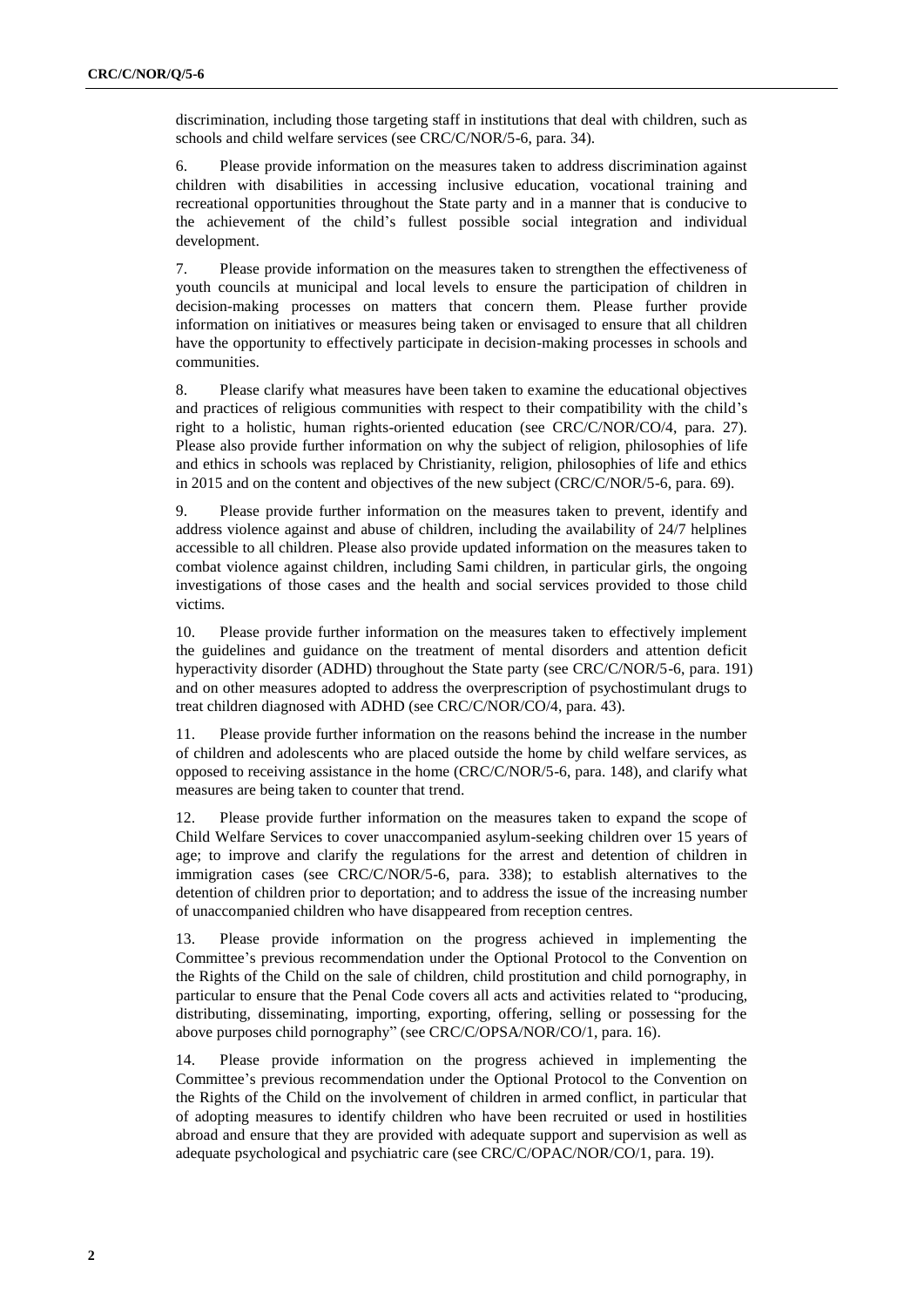### **Part II**

15. The Committee invites the State party to provide a brief update (no more than three pages) on the information presented in its report with regard to:

- (a) New bills or laws and their respective regulations;
- (b) New institutions (and their mandates) or institutional reforms;

(c) Recently introduced policies, programmes and action plans and their scope and financing;

(d) Recent ratifications of human rights instruments.

### **Part III**

#### **Data, statistics and other information, if available**

16. Please provide consolidated information for the past three years on the budget lines regarding children and social sectors by indicating the percentage of each budget line in terms of the total national budget and the gross national product. Please also provide information on the geographic allocation of those resources.

17. Please provide, if available, updated statistical data disaggregated by age, sex, ethnic origin, national origin, geographic location and socioeconomic status, for the past three years, on:

- (a) Children in migrant and refugee situations;
- (b) Children and adolescents who abuse substances and alcohol;

(c) Reported cases of children subjected to involuntary admission and treatment in psychiatric institutions;

(d) Children who have been treated with psychostimulant drugs for symptoms of ADHD/attention deficit disorder (ADD).

18. Please provide data disaggregated by age, sex, type of disability, socioeconomic background, ethnic and national origin and geographic location regarding the situation of children deprived of a family environment, for the past three years, on the number of:

- (a) Children living in alternative-care settings;
- (b) Unaccompanied children disappearing from asylum centres;
- (c) Children subjected to sexual abuse.

19. Please provide data, disaggregated by age, sex, type of disability, ethnic origin and geographic location, for the past three years, on the number of children with disabilities:

- (a) Living with their families;
- (b) Living in institutions;
- (c) Attending regular primary schools;
- (d) Attending regular secondary schools;
- (e) Attending special schools;
- (f) Out of school;
- (g) Abandoned by their families.

20. Please provide, if available, updated statistical data disaggregated by age, sex, type of offence, ethnic and national origin, geographic location and socioeconomic status, for the past three years, on children in conflict with the law who have been: